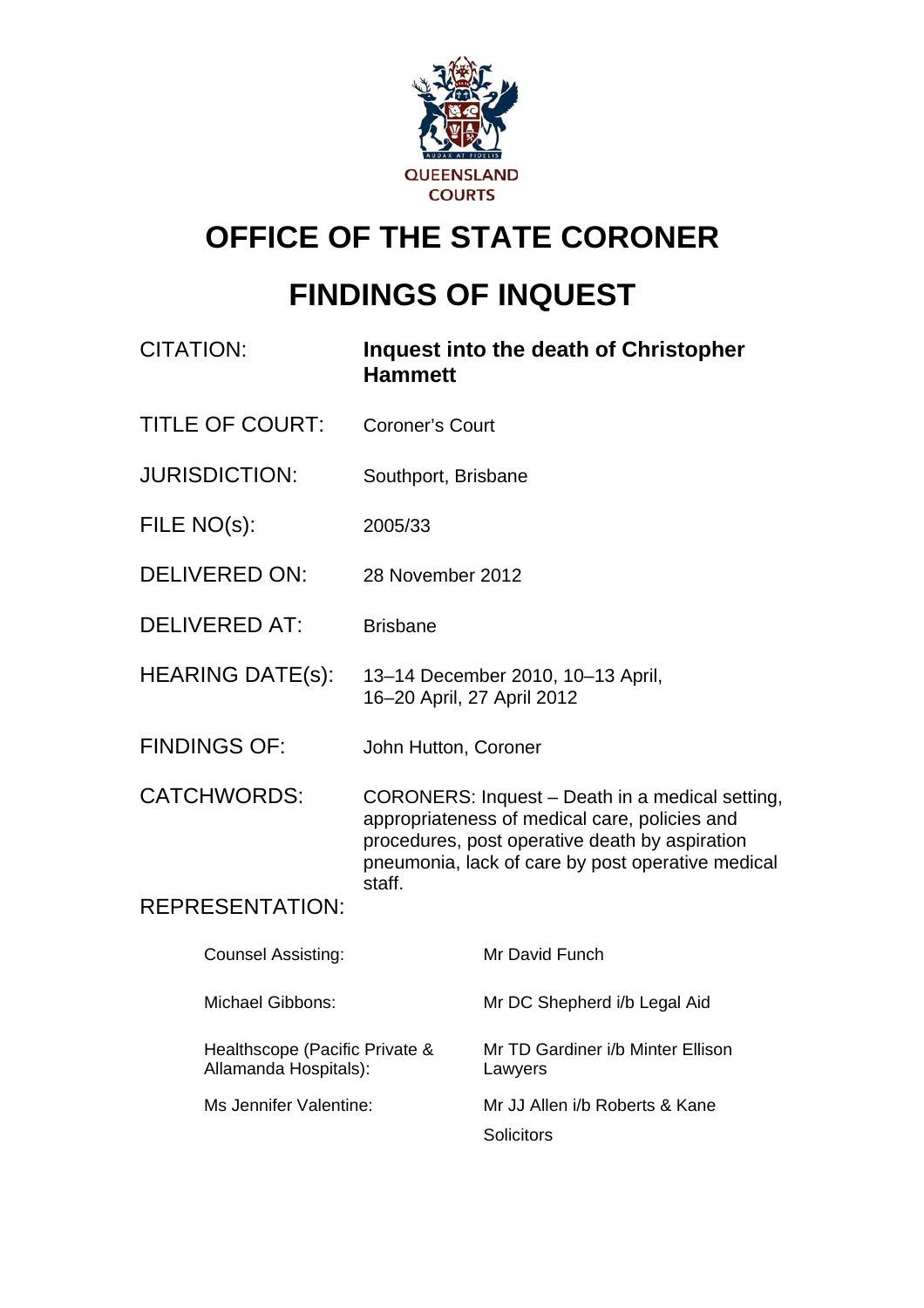# **Findings required by s45**

Pursuant to section 45(2) of the *Coroners Act 2003* I find as follows;

- A. the deceased person is Christopher Hammett
- B. Christopher Hammett died as a result of a series of errors albeit lack of care on the part of the medical and nursing staff caring for him when he was a post operative patient at the Pacific Private Hospital
- C. Christopher Hammett died at 3:51am on the 23 April 2005
- D. Christopher Hammett died at the Gold Coast Hospital, Southport, Queensland
- E. Christopher Hammett's death was caused by aspiration pneumonia due to, or as a consequence of, coronary atherosclerosis, following, an elective operation at Pacific Private Hospital on the Gold Coast which was performed on the 22 April 2005.

|         | John Hutton |  |  |  |  |  |
|---------|-------------|--|--|--|--|--|
| Coroner |             |  |  |  |  |  |

28 November 2012

## **Discussion, Evidence and Circumstances leading up to death**

On the 23 December 2004, Christopher Hammett was referred by his general practitioner, Dr Exelby, to Dr Scott-Young for unresolved back pain.

On the 18 January 2005, Dr Scott-Young performed an orthopaedic review on Mr Hammett.

On the 11 March 2005, Dr Scott-Young performed a further orthopaedic review on Mr Hammett and on this date, Mr Hammett signed a consent form for an L5- S1 disc replacement operation.

Dr Scott-Young had a divided practice whereby he would operate on fit and healthy people at the Pacific Private Hospital and those who were elderly or suffering heart disease and other co-morbidities were operated on at the Allamanda Hospital. This arrangement was because there were no medical staff present at the Pacific Private Hospital after hours, unlike the Allamanda Hospital which provided after hours medical care.

Because of his young age, Mr Hammett was considered sufficiently healthy to be operated on at the Pacific Private Hospital.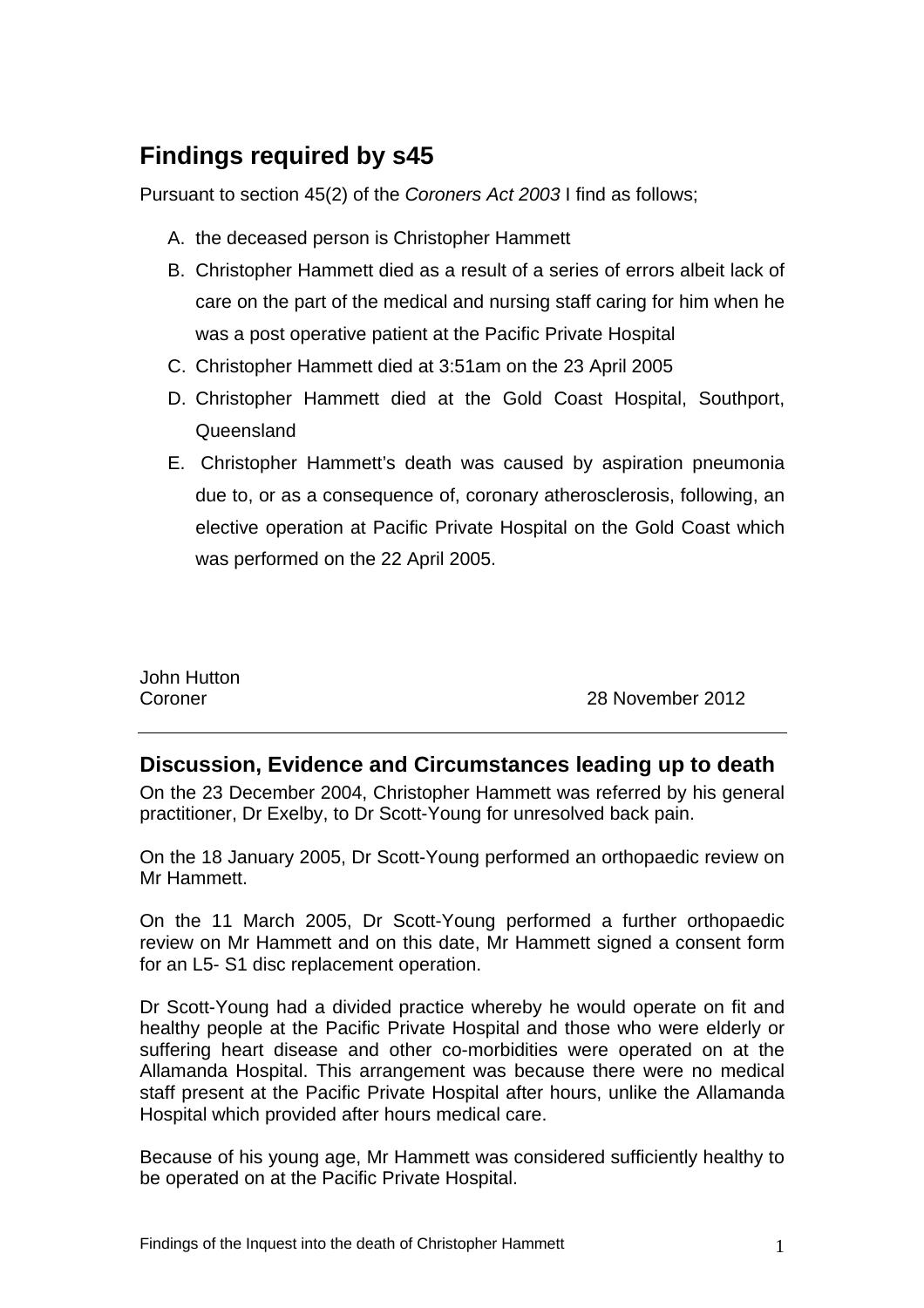On the 18 April 2005 Mr Hammett underwent an EEG which indicated a normal heart; this meant that he could be operated on at the Pacific Private Hospital.

On the 22 April 2005 between the hours of 5:00pm and 6:05pm Dr Scott-Young operated on Mr Hammett and Dr Dennis Wooller was the anaesthetist.

The operation itself was uneventful and took about 53 minutes. During the operation Mr Hammett's oxygen saturations were maintained at 99% and after the operation he was extubated and transferred to the Post Anaesthetic Care Unit (PACU).

Whilst in this unit, Mr Hammett was cared for by two registered nurses, Nicholas Turrell and Christine Proud. At this time he was the only patient in PACU.

Around the time of Mr Hammett's transfer from the operating theatre to the PACU, he suffered a significant oxygen desaturation event.

At approximately 6pm when Mr Hammett observations were last recorded in the operating theatre, the anaesthetic record indicates oxygen saturations of 99%.

The first recorded observation in PACU at 6.25pm, indicated oxygen saturations at 64%. The observations recorded whilst Mr Hammett was in PACU are recorded on the table below.

| Time  | Conscious      | Ventilation | Colour         | 02   | Temp | Pulse | Resp | BP     | Wound          | C | W | S | M | Drain      | Comments              |
|-------|----------------|-------------|----------------|------|------|-------|------|--------|----------------|---|---|---|---|------------|-----------------------|
|       | <b>State</b>   |             |                | Sat% |      |       |      |        | Dressing       |   |   |   |   |            |                       |
| 18.25 | $\mathbf 0$    | 1           | 2              | 64   | 35   | 68    | 12   | 121/76 | $_{\rm Dry}$ & |   |   |   |   | $\sqrt{ }$ | Guedels               |
|       |                |             |                |      |      |       |      |        | Intact         |   |   |   |   |            | inserted              |
|       |                |             |                |      |      |       |      |        |                |   |   |   |   |            | jaw support           |
| 18.35 | $\bf{0}$       | 1           | 2              | 82   |      | 73    | 14   | 120/75 | CC.            |   |   |   |   | $\sqrt{ }$ | Jaw                   |
|       |                |             |                |      |      |       |      |        |                |   |   |   |   |            | supported             |
|       |                |             |                |      |      |       |      |        |                |   |   |   |   |            | Dr Wooler             |
|       |                |             |                |      |      |       |      |        |                |   |   |   |   |            | notified &            |
|       |                |             |                |      |      |       |      |        |                |   |   |   |   |            | attended              |
| 18.45 | $\mathbf 0$    | 1           | $\overline{2}$ | 87   |      | 85    | 14   | 127/84 | CC.            |   |   |   |   | V          | $R/By$ Dr             |
|       |                |             |                |      |      |       |      |        |                |   |   |   |   |            | Wooller               |
| 18.55 | $\overline{2}$ | 2           | 2              | 99   |      | 70    | 14   | 131/89 | CC.            |   |   |   |   | V          | Guedels               |
|       |                |             |                |      |      |       |      |        |                |   |   |   |   |            | removed.              |
|       |                |             |                |      |      |       |      |        |                |   |   |   |   |            | PCA                   |
|       |                |             |                |      |      |       |      |        |                |   |   |   |   |            | commenced             |
| 19.05 | $\overline{2}$ | 2           | 2              | 100  |      | 69    | 14   | 136/90 | CC.            |   |   |   |   | $\sqrt{ }$ | $4/10$ pain           |
|       |                |             |                |      |      |       |      |        |                |   |   |   |   |            | 1857 Bolus            |
|       |                |             |                |      |      |       |      |        |                |   |   |   |   |            | 2mgs<br>$\rightarrow$ |
|       |                |             |                |      |      |       |      |        |                |   |   |   |   |            | PCA<br>self           |
|       |                |             |                |      |      |       |      |        |                |   |   |   |   |            | medicating            |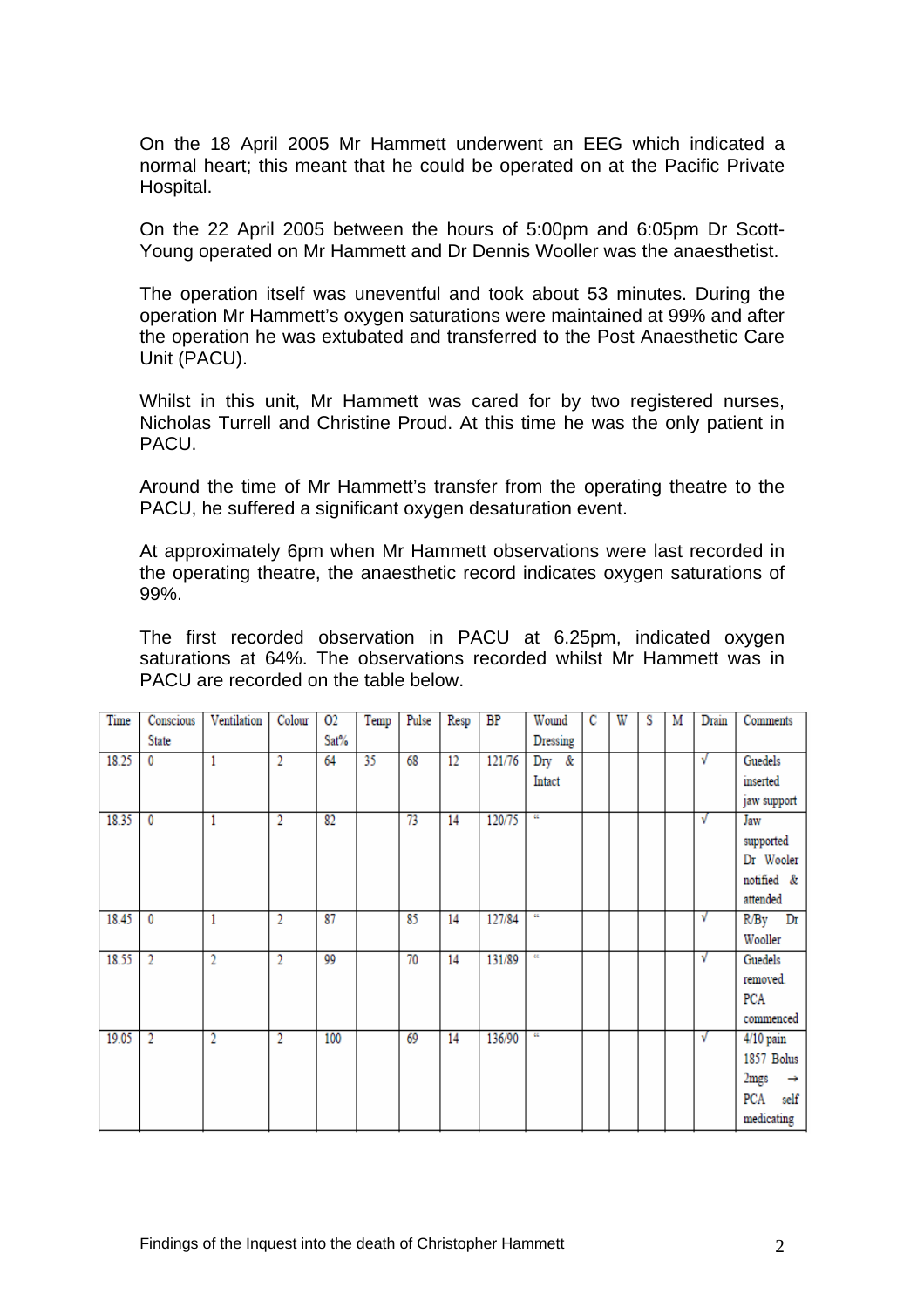Whilst in PACU, Mr Hammett received two further bolus doses of morphine about 2mg each. This was administered at about 7.17pm and 7.18pm. This is about the time he was transferred from PACU to the accommodation ward.

Upon discharge from PACU to the Accommodation Ward, Mr Hammett's discharge score at PACU was noted as 10-10; this indicated a full recovery.

This is not exactly true as his oxygen saturations were down and he had to be given 4mg of morphine at around the time of transfer.

# *The Desaturation Event*

Dr Wooller said that Mr Hammett's oxygen saturations were excellent during surgery and the oxygen saturation measurements ceased being recorded at the time he was transferred from the operating theatre to PACU.

This transfer involved a distance of some 15-20 metres and a 30 second walk from the operating theatre to PACU. Dr Wooller said he personally took Mr Hammett to the PACU, supporting his airway as he travelled and providing supplementary oxygen during the transfer. Dr Wooller assumed Mr Hammett must have had an obstructed airway which caused his oxygen saturations to decline from 100% in the operating theatre to 64% as later observed in the PACU.

Acting on this assumption, Dr Wooller had guedels inserted in Mr Hammett along with jaw support.

The observation chart shows that Mr Hammett's oxygen saturations rose to 87% over a 10 minute period after Dr Wooller ensured a clear unobstructed airway. Dr Wooller said this was not ideal, but not unusual.

RN Turrell said the first observations of Mr Hammett would have been taken about 30 seconds after entering the PACU. Upon the patient entering the PACU an Oximeter clip is placed on the patient's finger almost simultaneously and a reading is taken about 30 seconds after the device has been placed.

RN Proud said the observations at 6.25pm were taken within minutes of Mr Hammett entering PACU and as he was the only patient in the room in PACU he would have been under the constant observation of both nurses.

RN Proud agreed that Mr Hammett's oxygen saturation levels of 64% were extremely unusual and confusing. Whilst the oxygen saturations were 64% she noted that two minutes later it had risen to 80% which is what she said, she would have been looking for.

This caused RN Proud concern as she notified Dr Wooller and told him of the desaturation event. As a result of this, Dr Wooller attended the PACU but according to RN Proud, did not physically examine Mr Hammett and his attendance was limited to a short conversation with the nursing staff before he exited the PACU.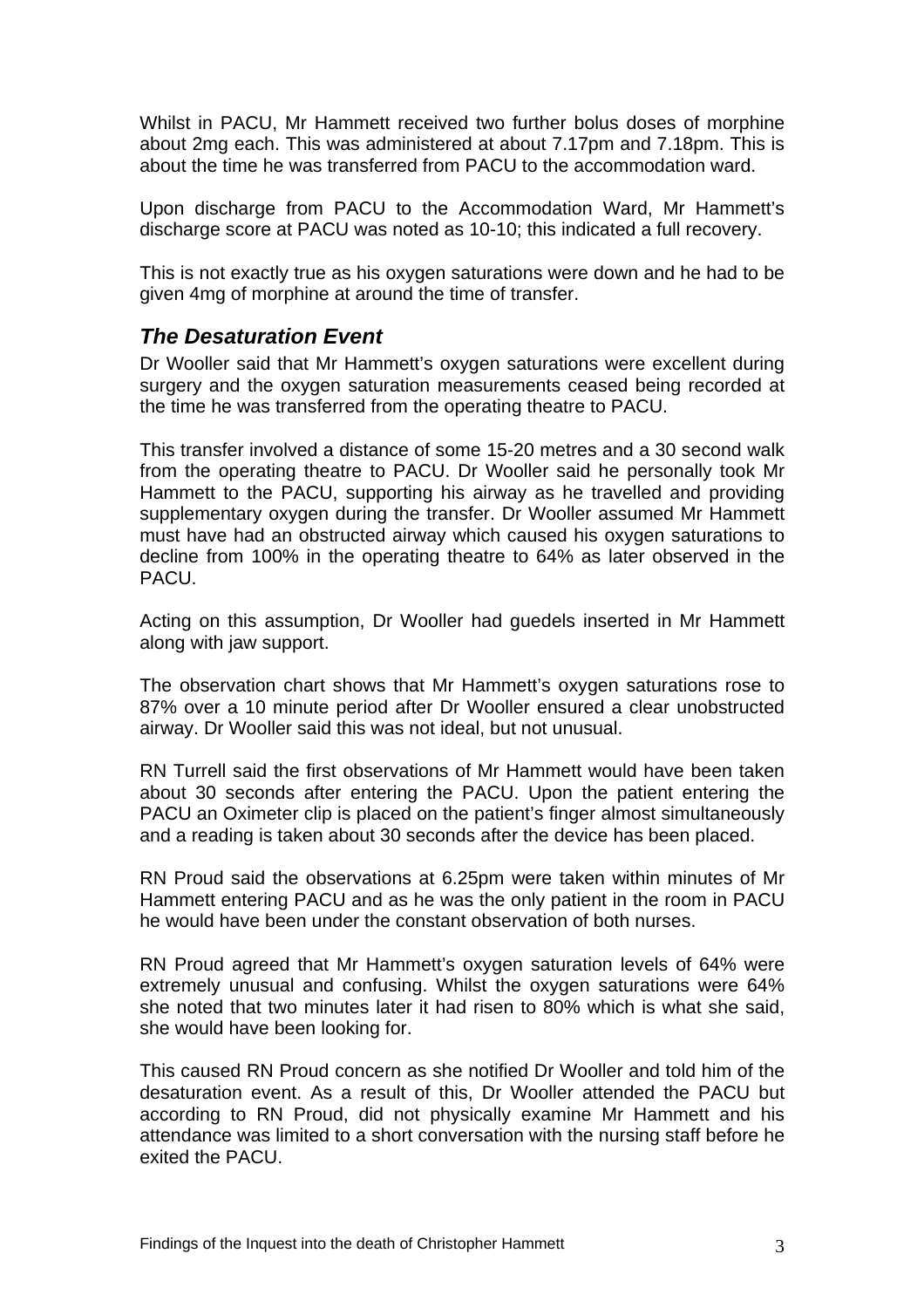Despite Mr Hammett's alarming oxygen desaturation, Dr Wooller was of the opinion he could be discharged to the Recovery Ward. Dr Wooller was of the opinion that despite the desaturation event he suffered in the PACU his situation did not warrant further investigation after he had been discharged to the ward. Dr Wooller was of the opinion the oxygen desaturation event was caused by an airway obstruction which once treated would be resolved.

This is despite the fact the desaturation could have also been caused by an aspiration.

Dr Wooller did not examine Mr Hammett for an aspiration; he just assumed the desaturation event in this case was more likely to have been caused by an airway obstruction.

It is apparent Dr Wooller, as the anaesthetist, did not consider all possibilities in his management of Mr Hammett.

In other words he should have treated Mr Hammett for the worst case scenario and hoped for the best. Ignoring the possibility of aspiration as opposed to an obstruction proved fatal in this case.

## *Transfer from PACU to the Accommodation Ward*

Between 7.15pm and 7.40pm, Mr Hammett was transferred from PACU to the Accommodation Ward and placed in the care of RN Dean Manton.

The evidence of the handover from PACU to RN Manton is in dispute. RN Manton took over care of Mr Hammett from RN Turrell. RN Manton says in evidence that RN Turrell did not advise him of the desaturation event in PACU during handover.

He further stated that had he been advised of the desaturation event he would have advised the nursing shift coordinator with a view to having Mr Hammett transferred to Allamanda Hospital.

He said he would not have accepted Mr Hammett onto the ward due to the lack of medical cover available overnight. RN Manton's recall of the events is corroborated by Mr Hammett's wife, a nurse; she gave evidence as she was present in her husband's room at approximately 7.30pm when her husband was brought in.

She said there was a verbal handover between the PACU nurse and RN Manton but nothing was mentioned about the desaturation event in PACU.

Mrs Hammett said Christopher complained of being in pain and RN Manton removed his oxygen mask and replaced it with nasal prongs. She remained at her husband's bedside until about 9.15pm.

Whilst under RN Manton's care, Mr Hammett was observed half hourly in accordance with the frequency prescribed until RN Manton completed his shift. Mr Hammett during this time was in considerable pain and between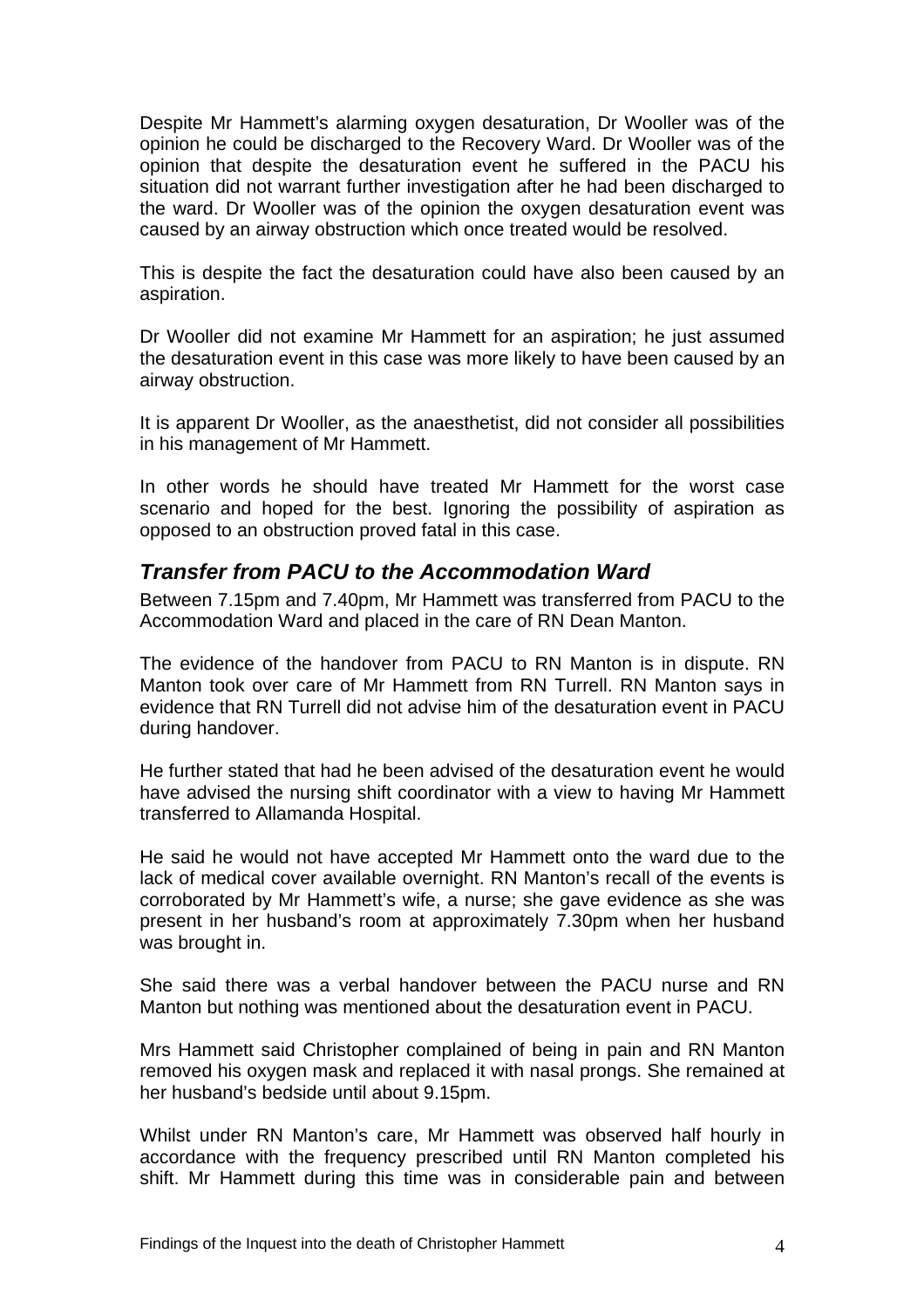7.19pm and 9.57pm he pressed his narcotic infusion request button 125 times over a two hour and 38 minute period.

This amounted to an average of one button press for every one minute and 15 seconds. This contradicts RN Manton's evidence that Mr Hammett was not in pain. However when cross examined during the inquest, RN Manton then agreed that given the requests for narcotic as recorded above, Mr Hammett must have been in pain.

RN Manton said he would have called Dr Wooller had the patient been writhing around in bed in a lot of pain. This is despite Christopher Hammett's frequent requests for pain relief.

It would appear that whilst Mr Hammett was in RN Manton's care, his oxygen saturations remained stable but from the hospital charts, one can see that the oxygen flow was increased from three litres initially to four then to five.

It is obvious from this that Mr Hammett's oxygen saturations were only kept up by an increase in flow.

This should have alerted RN Manton to the serious nature of Mr Hammett's condition. Instead all he did was turn up the oxygen.

RN Manton did not alert Dr Wooller to this fact and Dr Wooller for his part said he would have liked to have had the nursing staff notify him of Mr Hammett's oxygen saturations being maintained by increasing the flow of oxygen. He said had he been notified of this condition he would have been aware there was an underlying problem and he would have attended the hospital and assessed Mr Hammett more closely.

RN Manton agreed that Dr Wooller's instructions on the patient controlled analgesia infusion order, authorised oxygen therapy to the extent specified by Dr Wooller.

In doing what he did, RN Manton admitted he ignored Dr Wooller's prescription in relation to oxygen therapy and instead applied his own oxygen therapy without referring back to Dr Wooller.

In fact when asked why he disregarded Dr Wooller's order and applied his own oxygen therapy, RN Manton said that based on his own experience he felt it was a prudent thing to do.

RN Manton's management of Mr Hammett during his shift showed nothing less than a serious lack of care for Mr Hammett. RN Manton inappropriately took it upon himself to diagnose Mr Hammett's low oxygen saturations as being a combination of sleep apnoea and the use of morphine.

He then, without referral to the anaesthetist just increased the oxygen flow in order to treat what he considered the problem to be.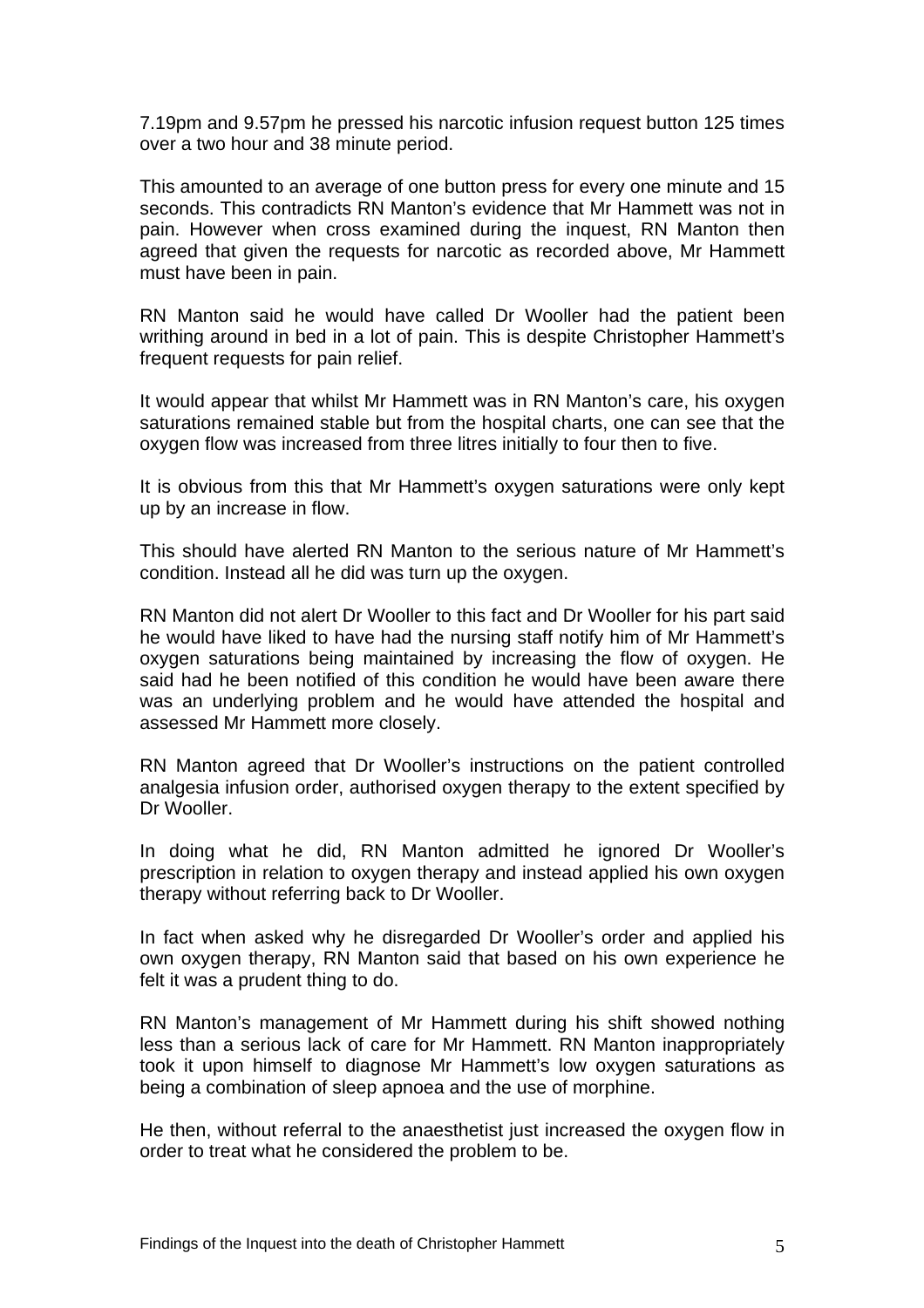Had RN Manton reported back to Dr Wooller, the doctor would no doubt have attended and treated Mr Hammett appropriately.

# *Accommodation Ward 10pm to Midnight Registered Nurse Michael Gibbons and Enrolled Nurse Jennifer Valentine*

Between 10 and 10.15pm RN Michael Gibbons and EN Jennifer Valentine commenced their shifts in the Accommodation Ward and assumed care of Mr Hammett.

EN Valentine said that Mr Hammett was requesting a drink of water. She sought advice on this and was advised by RN Gibbons to give him a chip of ice instead and keep an eye on his oxygen saturations.

Later on she changed Mr Hammett's nasal prongs with a Hudson Mask however when she did this, she failed to attach the Hudson Mask to the oxygen supply and within a matter of minutes she noticed his oxygen saturations decline.

She then alerted RN Gibbons who attended and corrected her mistake by connecting the line to the oxygen supply. During this period she noticed the oxygen saturations had dropped into either the 70's or 80's.

She says she put the mask back on Mr Hammett and instructed him to breath.

RN Gibbons told the inquest that at handover RN Manton told him Mr Hammett's recovery was unremarkable and he had a history of sleep apnoea. He also said RN Manton had referred to Mr Hammett as a whimp because he was continually complaining of high pain levels.

RN Manton denied this however Mr Hammett's pain levels are corroborated by his recorded requests every one minute and 15 seconds for more analgesia.

While in the care of RN Gibbons and EN Valentine, RN Gibbons did not check the patients; he relied solely on EN Valentine to check on all the patients while he remained at his station.

Around 10.15pm, EN Valentine said she noticed that Mr Hammett had removed his oxygen mask. She also observed that his oxygen saturations were 'low'. Around 10.30pm Mr Hammett's final self administered dose of morphine was delivered.

During the period from discharge from the PACU at 7.15pm to 10.30pm there were 139 recorded demands for morphine. Despite coming on about 10.30pm, RN Gibbons did not visit Mr Hammett until one hour later at 11.30pm when he administered an intravenous dose of Keflin.

Around 12 midnight, EN Valentine said she observed Mr Hammett had again removed his mask. She replaced it and told him to breath up. She then continued to conduct observations of other patients.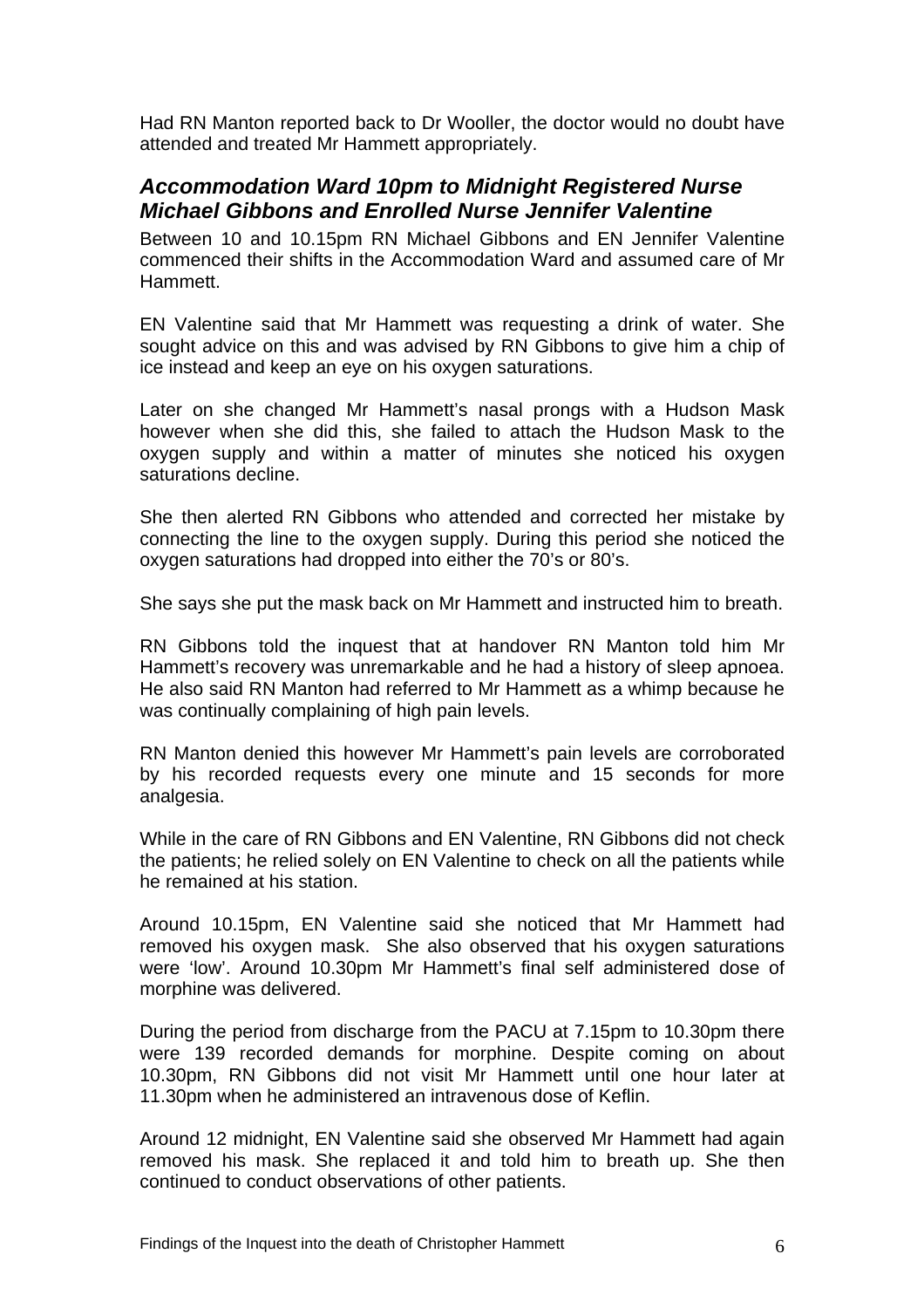EN Valentine admitted overwriting entries in Mr Hammett's chart. She said she would return to him and his mask would be off, she would record his observations and place the mask back on.

She said his oxygen saturations would then rise so she would write a new high entry over the top of the initial lower entry which she had previously observed. She said some of the columns were positioned differently to that which she was used to at the Tweed Hospital so she would accidently write the entries in the wrong column.

When questioned as to why she would continue to repeat the same error, specifically why she would record his oxygen saturations and place the mask on his face and then overwrite the initial entry with a higher reading on each occasion that she performed this observation, she responded 'I can't answer that'.

In her interview with police, EN Valentine claims to have checked Mr Hammett every 10 minutes between midnight and 10am.

She said during this period his oxygen saturations were low but she thought it was because he kept pulling the mask off.

At the inquest she again described his saturations as being low but she could not be sure as to what level they were dropping. She said during this period he was conscious but he seemed confused like he was drugged and slurring. EN Valentine told the inquest that RN Gibbons did not assist her in performing observations with any of the patients that night.

It would appear RN Gibbons left the entire ward observations to an enrolled nurse and did not participate.

Between 1am and 2am, RN Gibbons finally attended Mr Hammett at the request of EN Valentine because she was concerned about his low oxygen saturations.

RN Gibbons put a re-breather mask on him, checked his pulse and then went and had a break. RN Gibbons told the inquest the oxygen saturations were 78% and they came up into the low 80's after he put the re-breather mask on him.

He denied this represented an emergency situation and said that when the oxygen saturations rose to about 84% he was satisfied this intervention had been successful and then he left for his break and had a sleep.

It is interesting, that notwithstanding the fact RN Gibbons used a re-breather mask which was situated on an emergency trolley he did not accept the situation he was in with Mr Hammett was an emergency in itself and in fact the re-breather mask was an emergency instrument he had placed on Mr Hammett from the emergency trolley.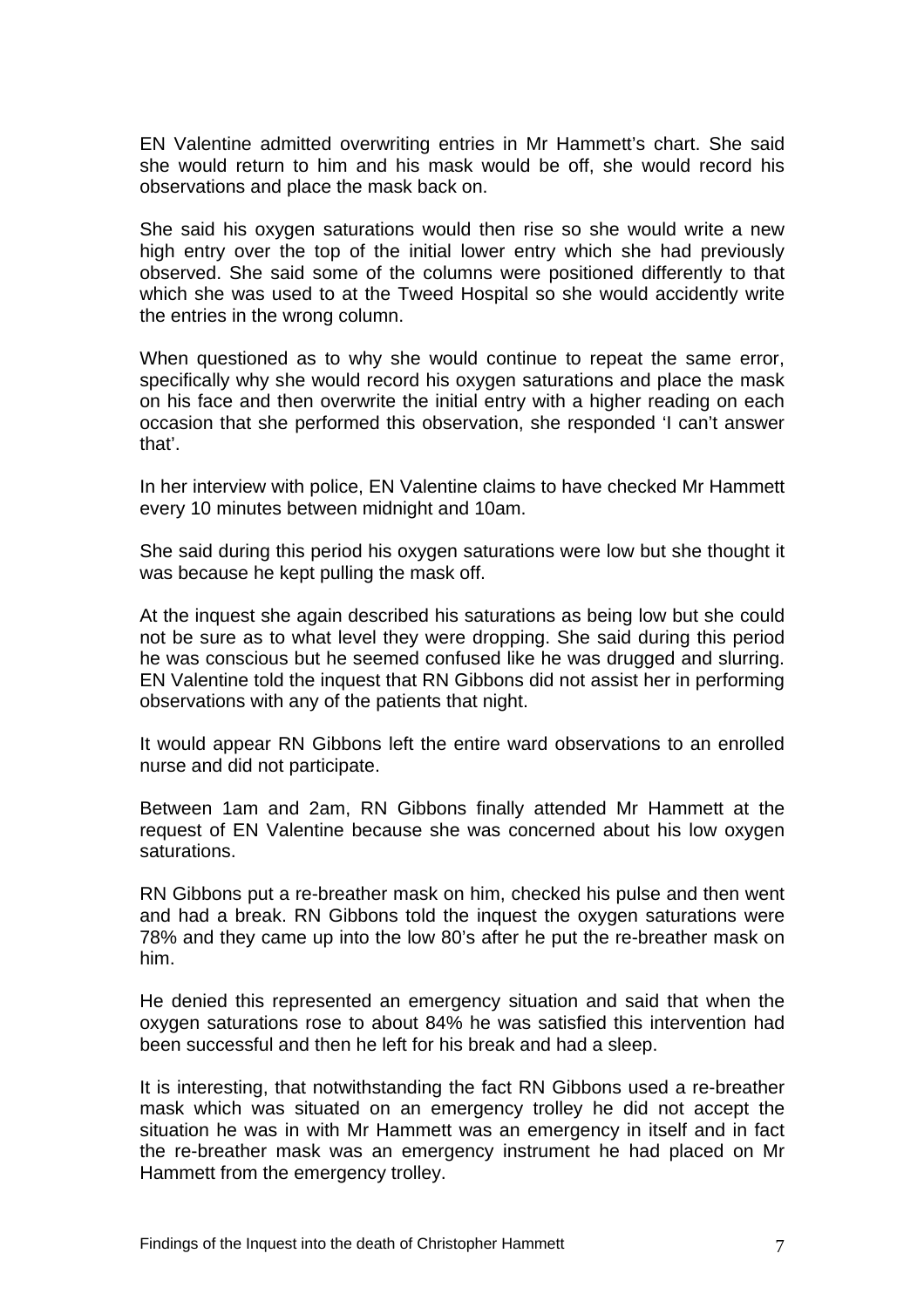The dire situation did not appear to dawn on RN Gibbons at that stage. By this time, Mr Hammett was unconscious, and RN Gibbons just assumed he was sleeping.

RN Gibbons however then accepted he did not know whether he was asleep or unconscious because he did not attempt to wake him. RN Gibbons said he did not give EN Valentine any advice on the management of patients prior to going on his break. He said he had never worked with EN Valentine before and had no reason to mistrust her. He believed her to be a competent nurse because she had brought Mr Hammett's condition to his attention at 1.00am.

EN Valentine said that at 1am Mr Hammett's oxygen saturations were 69 at 10 litres of oxygen, respiratory rate 16 and blood pressure at 100/60. She said between 1am and 2am she did not check on him again because RN Gibbons had told her his saturations were coming up. Given the fact she was the only person on the ward she was too busy to get back to him sooner as Gibbons went on his break.

EN Valentine told police that at approximately 2am she checked on Mr Hammett and observed he was 'dusky' in colour, his eyes were partially open; she could not rouse him and could tell he was comatose.

She said about this time she received a phone call from RN Karen Faulkner at the Tweed Hospital. EN Valentine said she told RN Faulkner she could not rouse Mr Hammett and that he had low oxygen stats and asked how low a person's oxygen stats get when they have sleep apnoea. Faulkner said it sounded as if the patient was 'narced' and she should notify RN Gibbons and ring the nursing supervisor. EN Valentine said when she went to fetch RN Gibbons at 2am he was asleep.

Because of Mr Hammett's now dire condition, an ambulance was immediately called and it was arranged for him to be moved to the Gold Coast Hospital.

After the ambulance left, EN Valentine observed RN Gibbons removing papers from Mr Hammett's chart; he told her to photocopy them. RN Gibbons then altered the observations.

 During the inquest, RN Gibbons produced a photocopy of Mr Hammett's chartwork. He confirmed he took photocopies of the chart prior to making alterations. He did not tell anyone about this.

RN Gibbon's lack of participation with the care of Mr Hammett can only be described as grossly unprofessional and lacking the care one would expect from a registered nurse.

At 3am, an ambulance delivered Mr Hammett to the Gold Coast Hospital where paramedics were in the process of applying CPR and upon arrival the following observations were noted;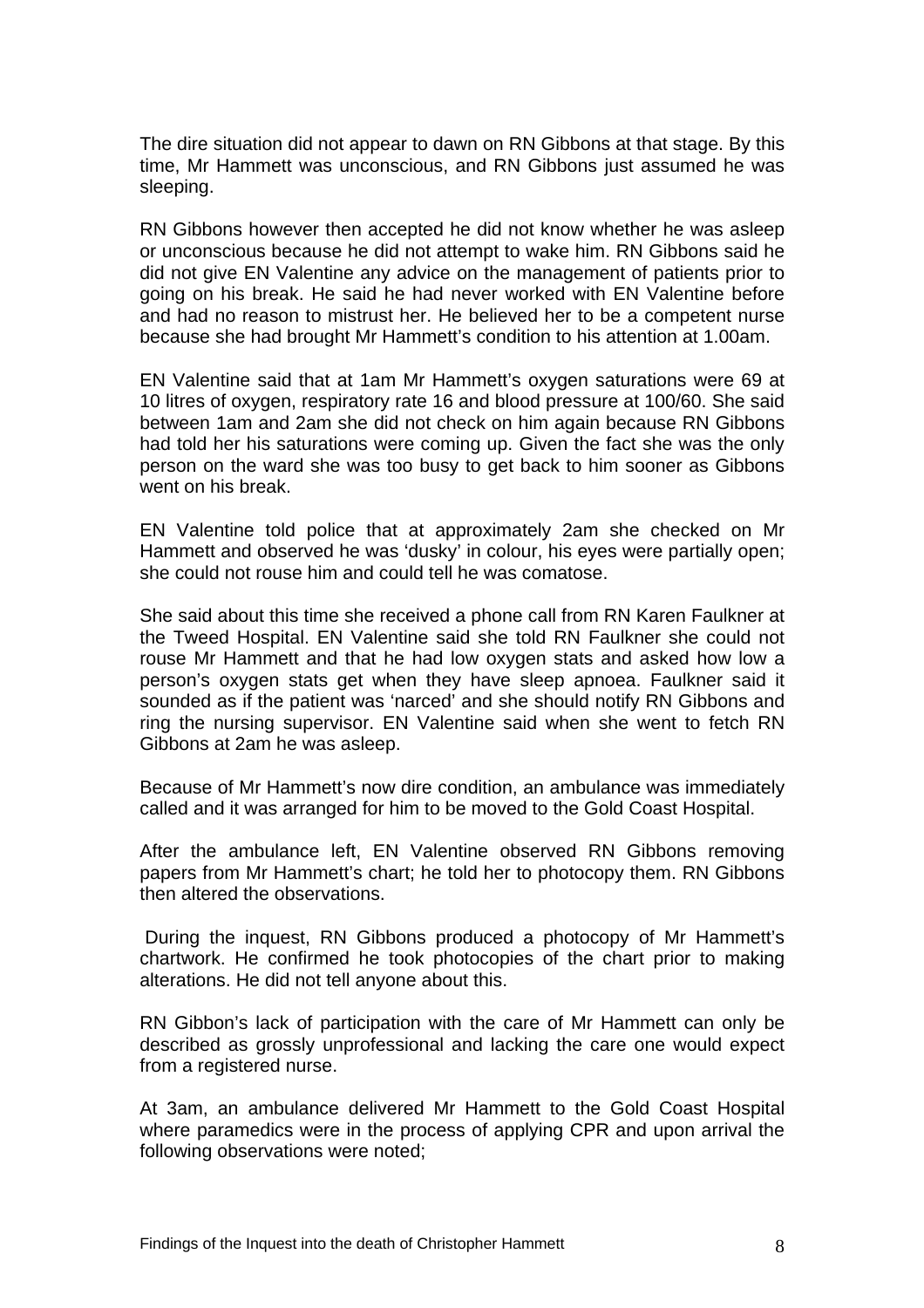- 1. temperature 36
- 2. pulse nil
- 3. respiration nil
- 4. blood pressure nil
- 5. oxygen saturations measured with a pulse oximetry 35% fractional inspired O2 concentration 100%.

At 3.51am, resuscitation efforts were ceased and Mr Hammett was pronounced at the Gold Coast Hospital.

# *The Post Mortem Examination and Analysis*

#### **The Autopsy:**

An autopsy was performed on the body of Mr Hammett; it consisted of a full internal autopsy together with toxicology. The pathologist who performed the autopsy noted as follows:-

*Lungs: there are scatted polymorphonuclear leucocytes in the alveolar spaces throughout all the lobes together with intraalveolar haemorrhage. In areas, the haemorrhages is profuse especially in the basal regions and is associated with septal damage. A few bronchioles and bronchi show acute inflammation. The picture is that of aspiration with resultant chemical pneumonitis and haemorrhage. The presence of polymorphonuclear leucocytes indicates presence of changes of at least 4 hours.* 

*Coronary arteries: The occlusions of both distal right coronary and left anterior descending arteries are confirmed as due to atherosclerosis. No acute changes are noted but the occlusions appear to be severe histologically.* 

*Heart: There is scattered hypertrophy of myocytes. There is patchy mild subendocardial fibrosis in the posteroseptal aspect of left ventricle. No acute ischaemic changes are noted. No inflammation is noted. The atrioventricular node is unremarkable.* 

#### *Summary and Interpretation*

*The deceased had undergone disc replacement of the L5-S 1 joint (lumbosacral joint) on 22 April 2005 in Pacific Private Hospital. The surgery was performed under general anaesthesia and had apparently gone uneventfully. He was observed in the postoperative ward for a short interval before being sent back to the ward. He was given infusion of morphine on demand (self infusion) during this period. Apparently, the oxygen saturations were noted to be dropping in the early hours of midnight. He was noted to be unarousable shortly after with oxygen saturations dropping to 53% (usually above 95%).*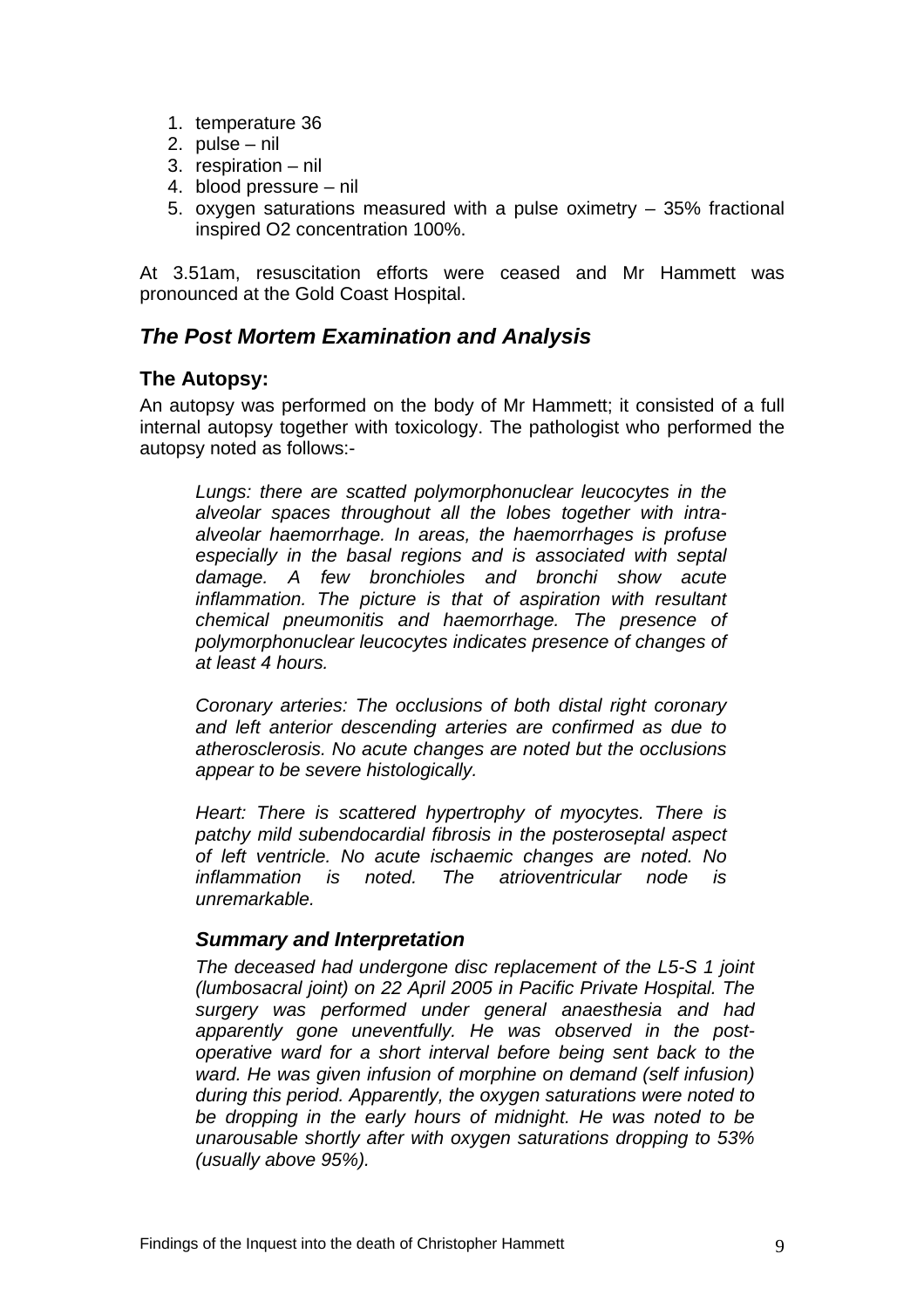*Resuscitation was initiated but he could not be revived. He was transferred to Gold Coast Hospital before being declared dead at around 3.51am on 23 April 2004.* 

*The post-mortem examination confirmed the surgery. There was minimal soft tissue haemorrhage. No haemorrhage was noted within the abdominal cavity. The prosthetic joint and disc were noted to be in place. The underlying spinal canal (which contains the spinal cord) was intact.* 

*The heart showed scattered atherosclerosis in the coronary arteries. In particular, the distal circumflex artery as it became the posterior descending artery showed significant atherosclerosis with occlusion up to 75%. In keeping with this finding, chronic ischaemic changes were present in the distribution of this artery (fibrosis in the posteroseptal left ventricle). The distal aspect of the left anterior descending artery also showed fairly significant atherosclerosis with occlusion between 50 to 75%.* 

*The lungs are congested, heavy and poorly aerated. Histology showed pneumonitis throughout the lungs associated with haemorrhage and alveolar septal darnage. There was presence of acute bronchiolitis and bronchitis. All the features inferred the origin of the problem to be aspiration. Since no food was present in the stomach cavity, he had developed chemical pneumonitis (due to stomach acid) causing haemorrhage and inflammation. The histology features were consistent with changes of at least four hours prior to death.* 

*In view of the circumstances, it would be likely for the aspiration to either occur as a result of the surgical process (a known complication of anaesthesia known as Mendelson's syndrome) or as an adverse effect of morphine administration (which is capable of inducing even in therapeutic level). Reviewing the anaesthetic notes made during surgery did not reveal oxygen desaturation during the surgery, which indicated that aspiration probably occurred after surgery. Morphine is also known to cause nausea and vomiting. It is dose related and may occur in therapeutic levels.* 

*The aspiration was mild initially and became extensive later when the inflammatory reaction had established, causing the deterioration detected clinically. This condition was potentially reversible if detected earlier.* 

*Another significant condition that he had was ischaemic heart disease. There was significant coronary atherosclerotic occlusion*  with fibrosis, albeit mild in the heart. It was unlikely for the heart *problem to be responsible for death as the clinical picture was not consistent with that condition. However, pneumonitis of the lungs would impair oxygenation and this might exacerbate the ischaemic*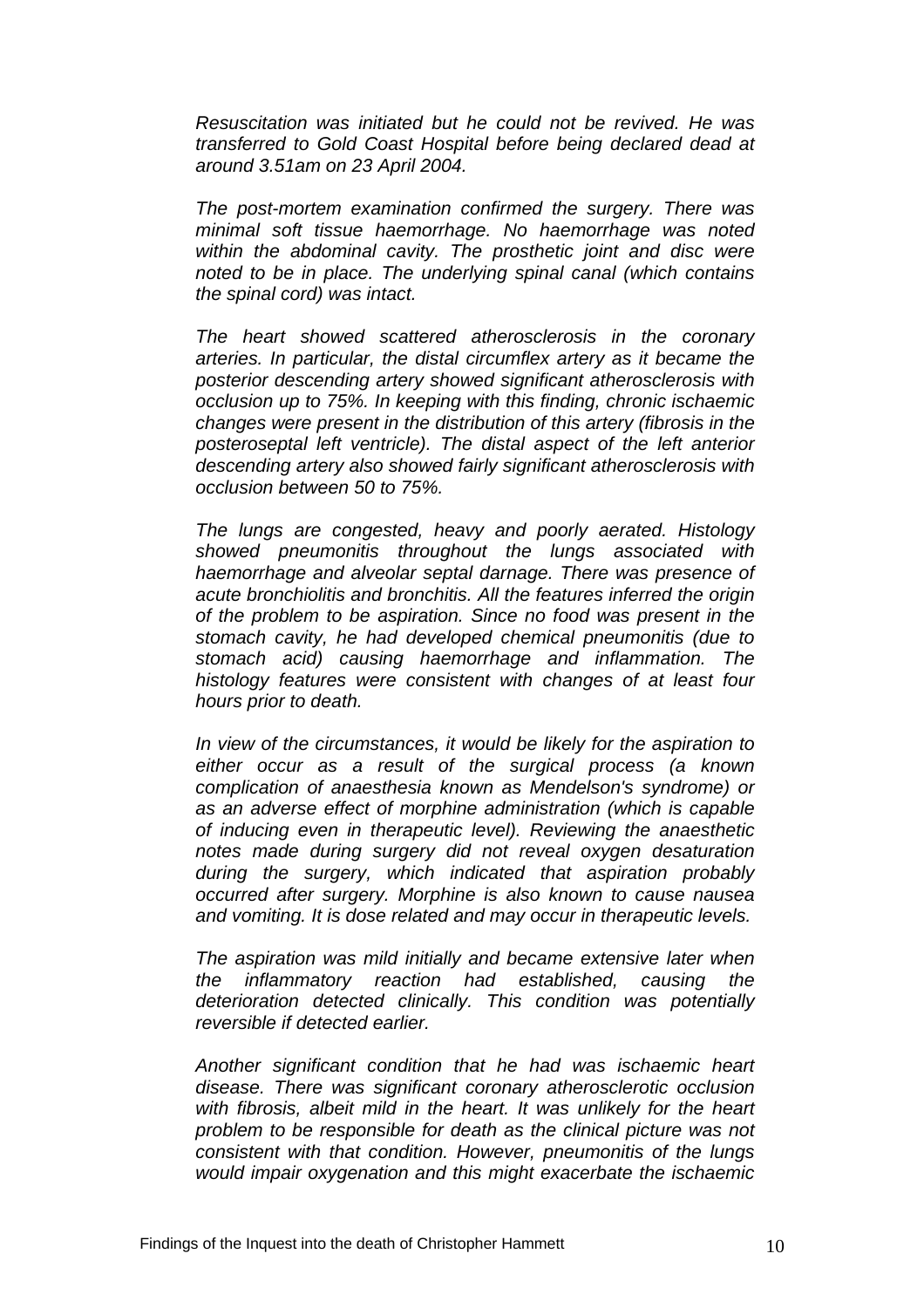*(lack of oxygenation) condition of the already vulnerable heart. Thus, the heart condition would have contributed significantly to death.* 

*A blood test showed markedly elevated tryptase, which is a marker for anaphylactic shock. Tryptase is known to rise alter death. The post mortem examination was only performed on 26 April, which*  was more than three days after death, rendering the level *unreliable. In addition, the clinical circumstances were not similar to that of an anaphylactic shock.* 

*The toxicology results showed presence of drugs of therapy; lignocaine and ropivacaine in therapeutic level. Morphine was within the known therapeutic range.* 

*The cause of death in my opinion was due to aspiration pneumonia with significant contribution by the heart condition.* 

# *Cause of Death*

- *1 (a) Aspiration pneumonia, due to, or as a consequence of*
- *2. Coronary atherosclerosis'*

#### **The report of Dr Keith B Greenland**

Dr Greenland was commissioned to provide a report and opinion regarding the management of Mr Hammett. In doing so, Dr Greenland received all of the relevant coronial material which was provided to him and made the following observations:-

#### **Summary of the patient's condition and management on 22/04/2005 and 23/04/2005**

'At 17:00 hours, Mr. Christopher Hammett (the patient) underwent an L5-S I disc replacement under general anaesthesia at Pacific Private Hospital. His surgery was completed at approximately 18:05 hours. The patient received 5mg morphine during his surgical procedure. As the toxicology reports mention lignocaine and ropivacaine were detected, I presume that the ropivacaine was injected into the wound at the completion of surgery, for postoperative pain relief:

The PACU report indicates that the patient's initial pulse oximetry reading (Sa02) on arrival at 18:25 hours was 64%. A Guedel airway was inserted and jaw support was performed. The anaesthetist was notified and attended the patient. Sa02 at 18:35 hrs and 18:45 hrs were 82% and 87% respectively. The Guedel airway was removed at 18:55hrs when the patient's Sa02 was 99%. His morphine PCA was started at 18:55hrs when the pain score was 4/10. A bolus dose of2mg morphine was given at 18:57hrs. The next two Sa02 at 19:05hrs and 19:15hrs were 100% and 94%. The patient was discharged from P ACU at 19:15hrs, with a pain score of 3/10.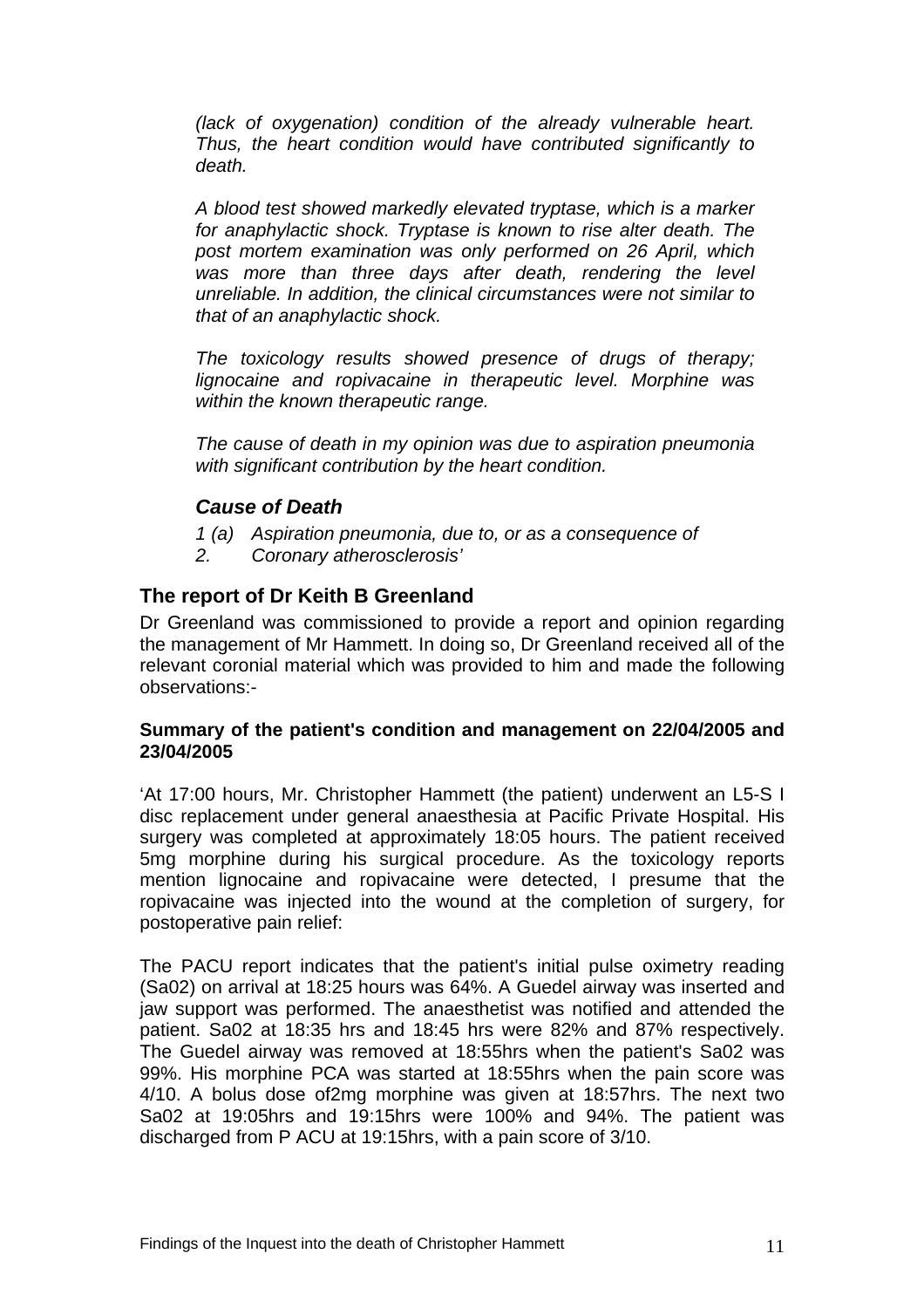The Gemstar pump history indicates that two additional 2mg morphine boluses (total loading dose 6mg morphine) were given to the patient at approximately 19:15 and 19: 16hrs (note: the time on the Gemstar pump was approximately 1.5 hours ahead of the actual time. The times given in this report are adjusted to the actual time based on this correction factor). There does not appear to be any notation in the medical notes (including the PACU report) of these two additional morphine doses having been administered.

The patient's discharge score was I0, indicating full recovery. However, the prolonged period of desaturation he experienced during the period from 18:25 - 18:45hrs should have resulted in a longer stay in PACU. The twenty minutes of Sa02 above 90% is insufficient. Further, the administration of additional morphine boluses for pain relief should have been followed by at least 30 minutes of observation. It is for these reasons I am concerned that the patient's stay in PACU was too brief for the clinical scenario. The ongoing issues of respiratory compromise in the ward appeared to have started in the immediate postoperative period.

It is likely that the low Sa02 in PACU and the ward may be due to one of two conditions. Firstly, it is likely that the patient had airway obstruction during his transfer from the operating theatre to PACU. The level of desaturation the patient experienced is likely to occur if he had pre-existing upper airway compromise from obstructive sleep apnoea, and if the transfer distance time was prolonged. Airway obstruction leads to atelectasis (collapse of the distal airways and alveoli- air sacks). Reinflating collapsed alveoli requires deep breathing, coughing and an erect or semierect posture. These manoeuvres have not been mentioned in the PACU report. Secondly, it is likely that regurgitation and pulmonary aspiration has occurred at this stage. Both the aspiration and the lack of recruitment of collapse alveoli are likely to have significantly contributed to the ongoing hypoxaemia suffered by the patient in the ward.

The first set of observations after the patient's arrival in the ward was recorded at 19:40hrs. The Sa02 at this time was 93% on 3L/min oxygen. At this stage the morphine dose was noted at 11mg and the patient's pain score was 7/10. The following observations from 19:40-21:40hrs showed Sa02 93- 94% and pain score 6-8/10 (mostly 7-8/10). The patient's oxygen therapy was changed from nasal prongs to a Hudson mask (indicating further increased requirements for oxygen) at 20:40hrs (recorded interview of Dean Manton RN- evening shift). Notably, the patient was still showing signs of respiratory compromise with a significantly low Sa02 while he was receiving supplementary oxygen.

The high pain scores and the frequent morphine demands (139 demands) shown in the Gemstar pump history indicated poor pain management during this time. The Gemstar history indicated that the last delivered morphine dose was given at approximately 22:30hrs. (00:04hrs on the pump history). There were no further patient demands from 22:30hrs until 02:20hrs (23/04/2005) when the pump was stopped. Collateral history from Jennifer Valentine indicated that she spoke to the patient at 22:00hrs (Sa02 was 89%) and then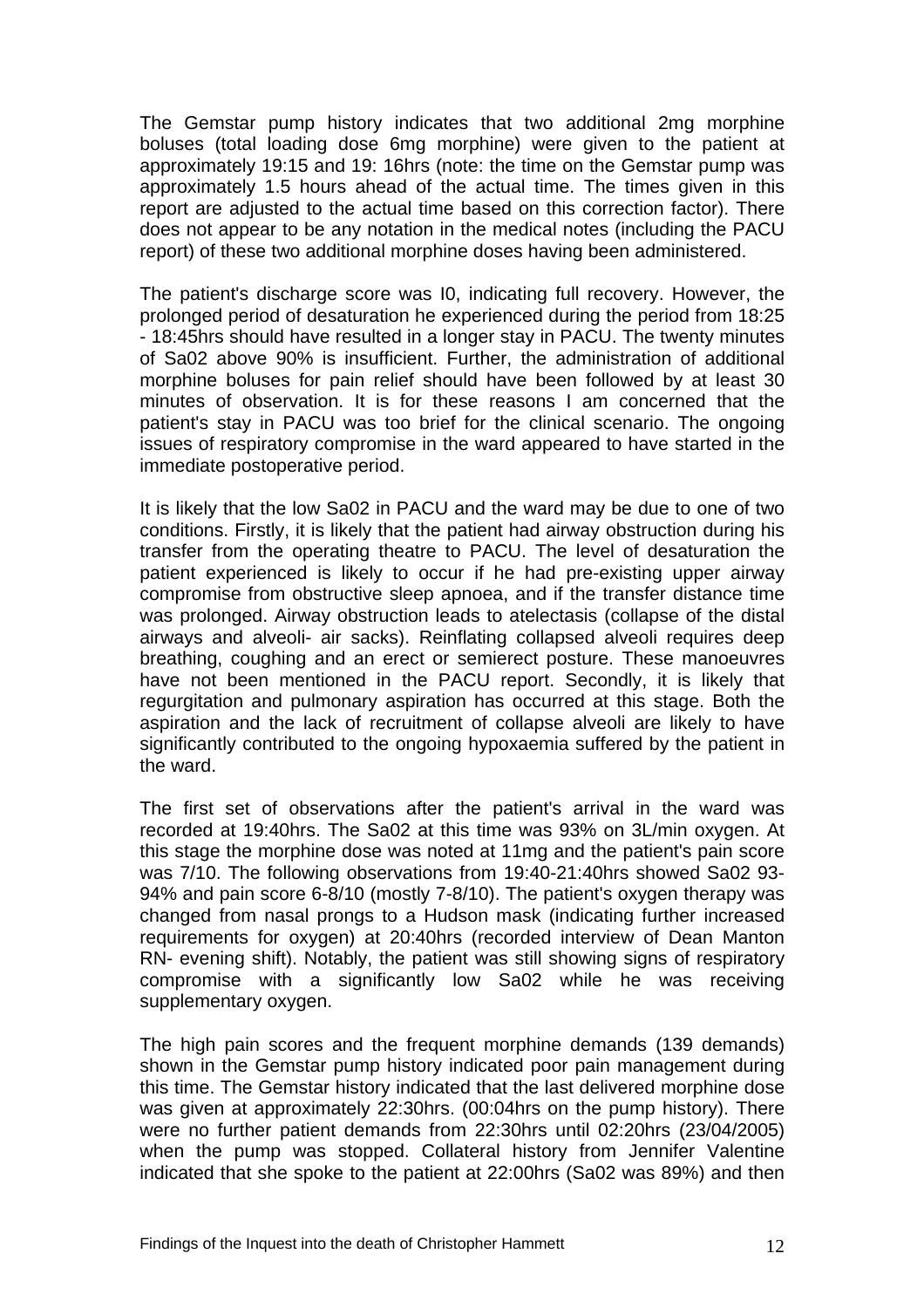spoke to his wife on the telephone. She then went back to him and found him snoring with Sa02 of 80%. This may have occurred after the final selfadministered morphine bolus at 22:30hrs.

A close of intravenous Keflin was given in the ward at 23:30 hrs (in addition to the dose at17:30hrs administered in the operating theatre, 'OT') but there were no associated remarks concerning the patient's condition in the observation chart or in the progress notes.

The observations at 24:01 hrs, 01:00hrs and 02:00hrs were difficult to read, due to changes. However, the Sa02 at 24:01hrs appeared to be 85% (there was no oxygen supplementation mentioned at this time). The morphine close at this time was 33mg which was unchanged from 22:30hrs. At this time, the patient was asleep. I presume he was then woken and the level of consciousness score was given as 2 (awake and alert). The patient was asked if he had pain at this stage and he stated "no". The enrolled nurse claimed to have checked him frequently between 24:01 and 01:00hrs (every ten minutes).

The next observations at 01:00hrs showed a Sa02 of 60%. The patient's colour section of the circulation observations was changed from 2 (normal colour) to 0 (dusky). Supplementary oxygen flows were increased to 101/min (by a non-rebreathing oxygen mask ordered by the registered nurse). There was no mention of any further action taken by the start: The Sa02 at 02:00hrs was very difficult to read, but appeared to be in the 50's. Again oxygen supplementation flows were increased this time to 151/min. Further action only took place at 02:30hrs when naloxone was given (02:40hrs), medical staff were notified, and the Queensland Ambulance Service was arranged to transfer the patient to the Gold Coast Hospital.

The question of when the patient could be resuscitated was difficult to answer and may be seen as irrelevant in the overall view of this case. The lack of appropriate monitoring from21:40 – 24:01hrs represented a serious breach in the nursing care of this patient. The patient's clinical condition deteriorated significantly over the period from 22:30 - 24:01hrs without appropriate nursing action having been taken. This has been confounded by the lack of suitable response to the patient's deteriorating clinical condition from 24:0 l - 02:30hrs.

# *Summary*

 $\overline{a}$ 

Human errors in this case follow the 'swiss cheese model' (Figure 1 and Table [1](#page-13-0)) outlined by Professor John Reason<sup>1</sup>3. That is, there has been a series of errors which in isolation were unlikely to have led to major harm to the patient. However, when combined together, these errors have led to this patient's death. Further, the errors have escalated in seriousness from the use of a limited and probably inadequate pain relief in OT, problems with PACU management of low Sa02, poor nursing management of low Sa02 in the evening nursing shift, to serious issues with the professional standards of the nursing night shift.

<span id="page-13-0"></span> $1$  Reason J Human error: models and management. BMJ 2000;320: 768-70.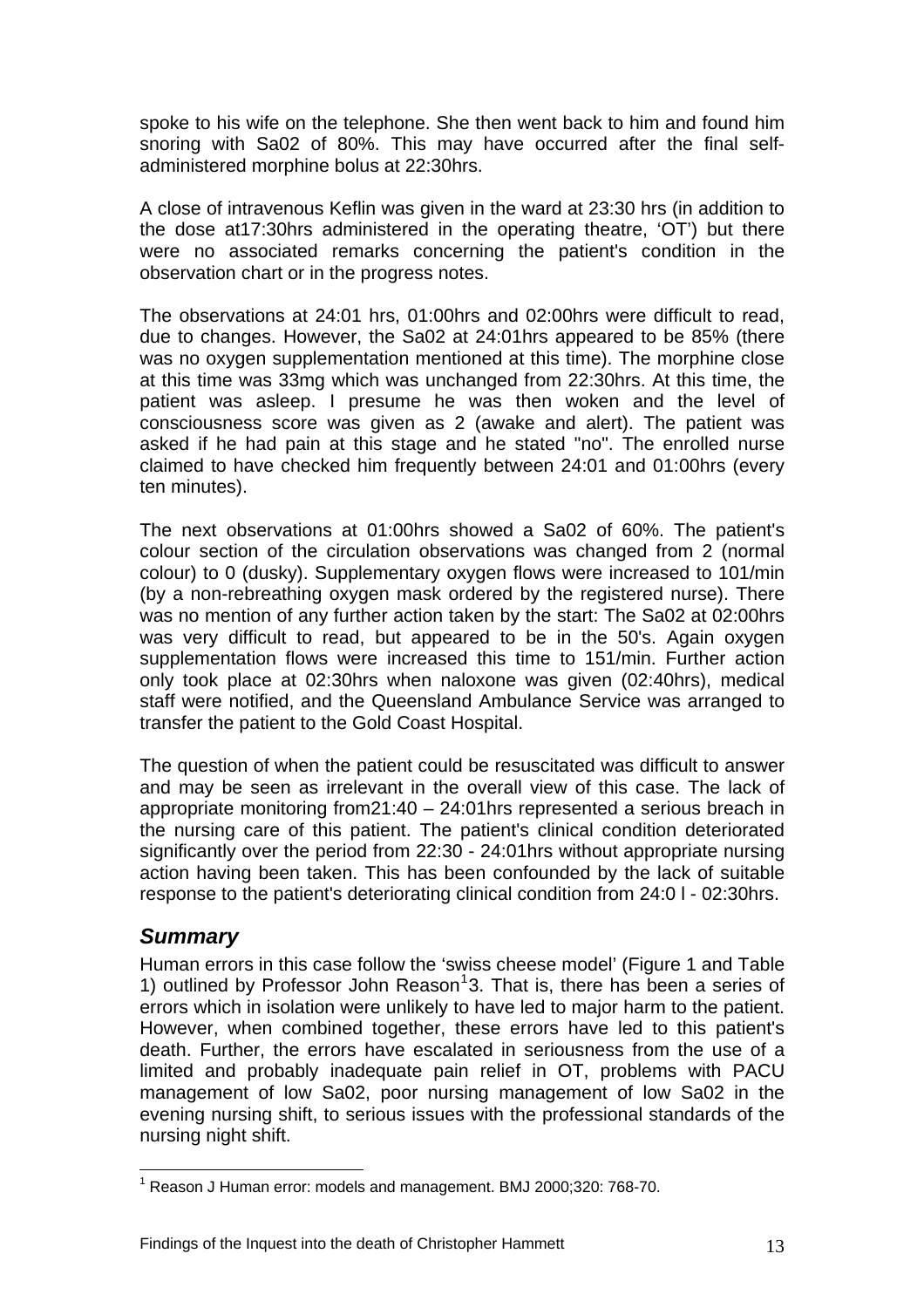Regarding Dr. Greg Comadira's evidence on Day 10 (page 757): 'I think he aspirated either at extubation or early in recovery':-

I agree that the Sa02s in the ward showed pulmonary pathology and indicated that aspiration was likely to have occurred in the immediate postoperative period (alter extubation, during transfer to PACU and/or in PACU itself). This ongoing problem with aspiration pneumonia compromised the patient's condition to the point where increased usage of the morphine PCA led to relative narcotisation of the patient.'

Figure 1: Swiss cheese model from Professor John Reason's work on human factors in error.



Dr Keith Greenland is highly regarded as an anaesthetist and fulfils the following roles:

- 1. Senior Staff Anaesthetist Department of Anaesthesia and Perioperative Medicine Royal Brisbane and Women's Hospital
- 2. Senior Clinical Lecturer University of Queensland
- 3. Honorary Associate Professor Department of Anaesthesiology Faculty of Medicine Hong Kong University

During the inquest, Dr Greenland was extensively cross examined by Counsel, however notwithstanding this cross examination Dr Greenland maintained his opinions and reinforced his opinions with reasoning. He did not differ at all from the opinion as contained in his report.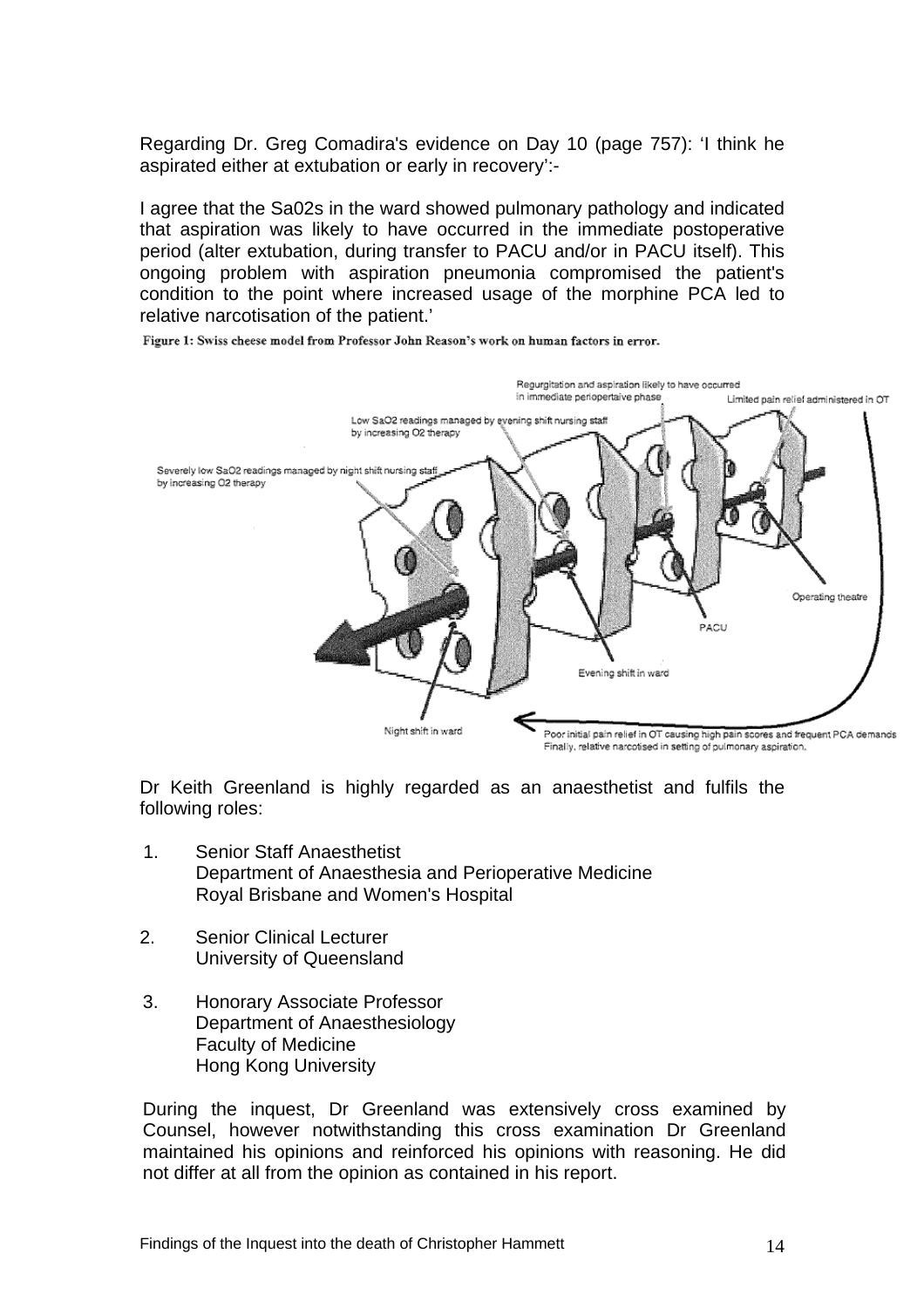Having heard the evidence at inquest I can only agree with Dr Greenland's concise summation and analysis (especially his Swiss Cheese Model). Christopher Hammett's death could have easily been avoided as he passed from carer to carer but at each stage, failure to identify the cause of his desaturation compounded until his condition became fatal.

Mr Hammett's demise was due to a series of compounding errors on the part of the medical and nursing staff responsible for his care after his discharge from the operating theatre commencing, prior to his admission to PACU.

# *Reporting Offences or Misconduct s48 Coroners Act 2003*

## *48 Reporting offences or misconduct*

- *(1) A reference in this section to information does not include information obtained under section 39(2).*
- *(2) If, from information obtained while investigating a death, a coroner reasonably suspects a person has committed an offence, the coroner must give the information to –* 
	- *(a) for an indictable offence the director of public prosecutions; or*
	- *(b) for any other offence the chief executive of the department in which the legislation creating the offence is administered.*
- *(3) A coroner may give information about official misconduct or police misconduct or police misconduct under the Crime and Misconduct Act 2001 to the Crime and Misconduct Commission.*
- *(4) A coroner may give information about a person's conduct in a profession or trade, obtained while investigating a death, to a disciplinary body for the person's profession or trade if the coroner reasonable believes the information might cause the body to inquire into, or take steps in relation to, the conduct.*
- *(5) In this section* 
	- *(a) licenses, registers or otherwise approves the carrying on of the profession or trade; or*
	- *(b) can sanction, or recommend sanctions for, the person's conduct in the profession or trade.*

As stated in section 48(4), I believe the conduct of the medical and nursing staff charged with the post operative care of Christopher Hammett is such that it warrants an investigation by the disciplinary body namely the Australian Health Practitioner Regulation Agency.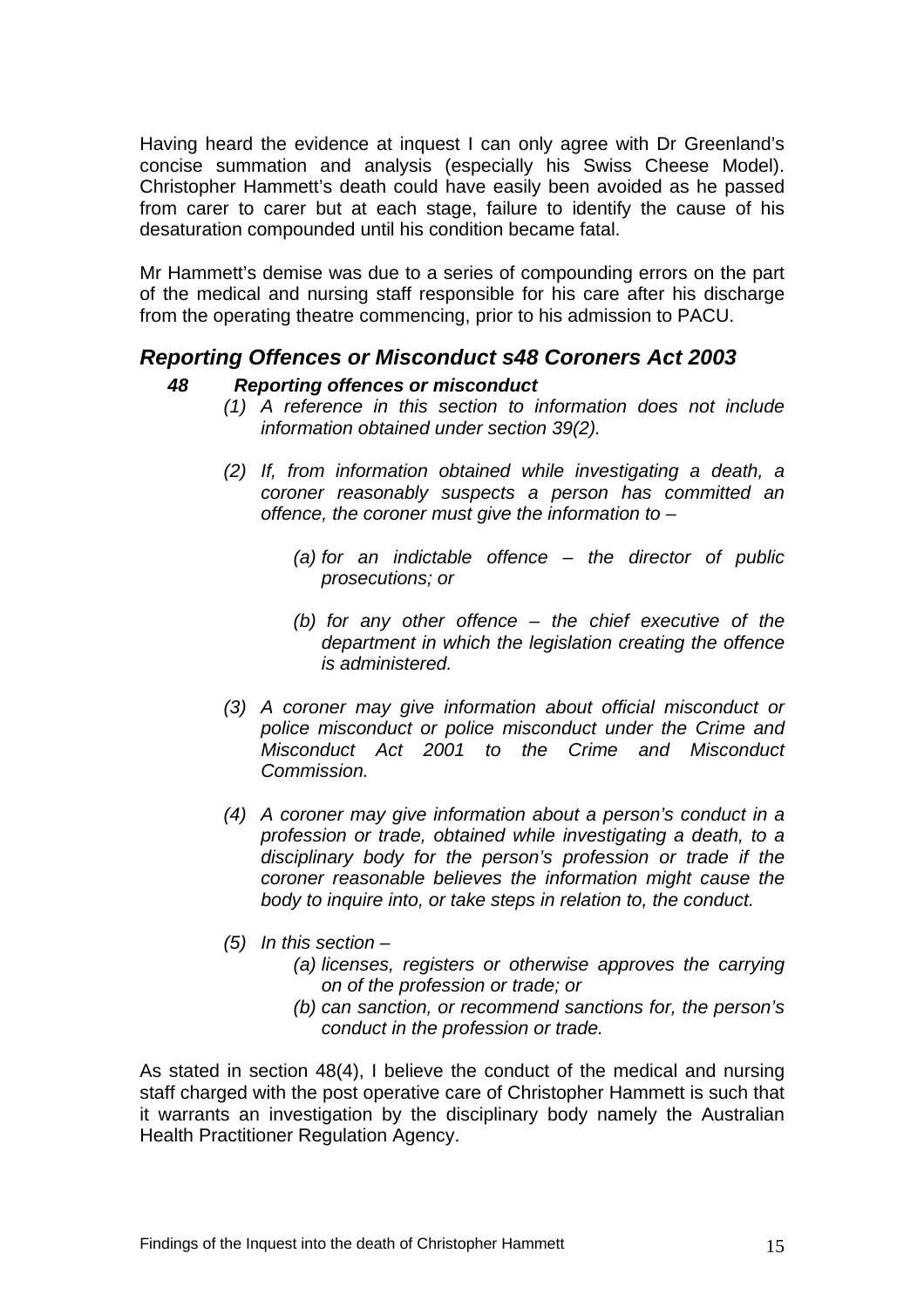Accordingly I direct that a transcript of these inquest proceedings together with the exhibits, particularly Dr Greenland's report be forwarded to that Agency for further investigation.

# *Coroner's comments s. 46 Coroners Act 2003*

Not only did Dr Greenland supply a report which is mentioned herein, he also identified areas of concern in the peri-operative management. I accept Dr Greenland's concerns as identified by him and his comments and commend them pursuant to s. 46 accordingly.

In providing his report, Dr Greenland identified areas of concern in the perioperative management as follows:

| <b>Site</b>                              | <b>Area of Concern</b>                      | <b>Possible</b><br>solutions/Considerations<br>Multimodal analgesia should be<br>considered as standard                                                                                                                                                                                                                                      |  |  |  |  |
|------------------------------------------|---------------------------------------------|----------------------------------------------------------------------------------------------------------------------------------------------------------------------------------------------------------------------------------------------------------------------------------------------------------------------------------------------|--|--|--|--|
|                                          |                                             |                                                                                                                                                                                                                                                                                                                                              |  |  |  |  |
| Operating<br><b>Theatre</b>              | Uni/bimodal analgesia<br>used               |                                                                                                                                                                                                                                                                                                                                              |  |  |  |  |
| Operating<br>Theatre/Transfer<br>to PACU | ?Obstructed<br>airway/?aspiration           |                                                                                                                                                                                                                                                                                                                                              |  |  |  |  |
| <b>PACU</b>                              | Poor SaO2 over 20<br>minutes                | Anaesthetist to review with<br>need for arterial blood gas<br>analysis, ?CXR and consider<br>admission to high dependency<br>unit                                                                                                                                                                                                            |  |  |  |  |
|                                          | Morphine boluses given                      | • Need to review<br>implementation of policy to<br>record all narcotic boluses<br>given to patient.<br>• Need to review policy which<br>requires minimum length of<br>stay in PACU after narcotic<br>administration<br>• Need to review policy which<br>requires minimum length of<br>stat in PACU after prolonged<br>period of desaturation |  |  |  |  |
| Ward                                     | Low SaO2 requiring<br>escalating O2 therapy | • Need to review policy of<br>notifying medical staff if<br>saturations below critical<br>level.<br>• Need to review PCA order<br>forms which have no set<br>notifications criteria.<br>• Need to review appropriate<br>nursing: patient ratios.<br>• Need to review<br>appropriateness of shift<br>coordinator being in                     |  |  |  |  |